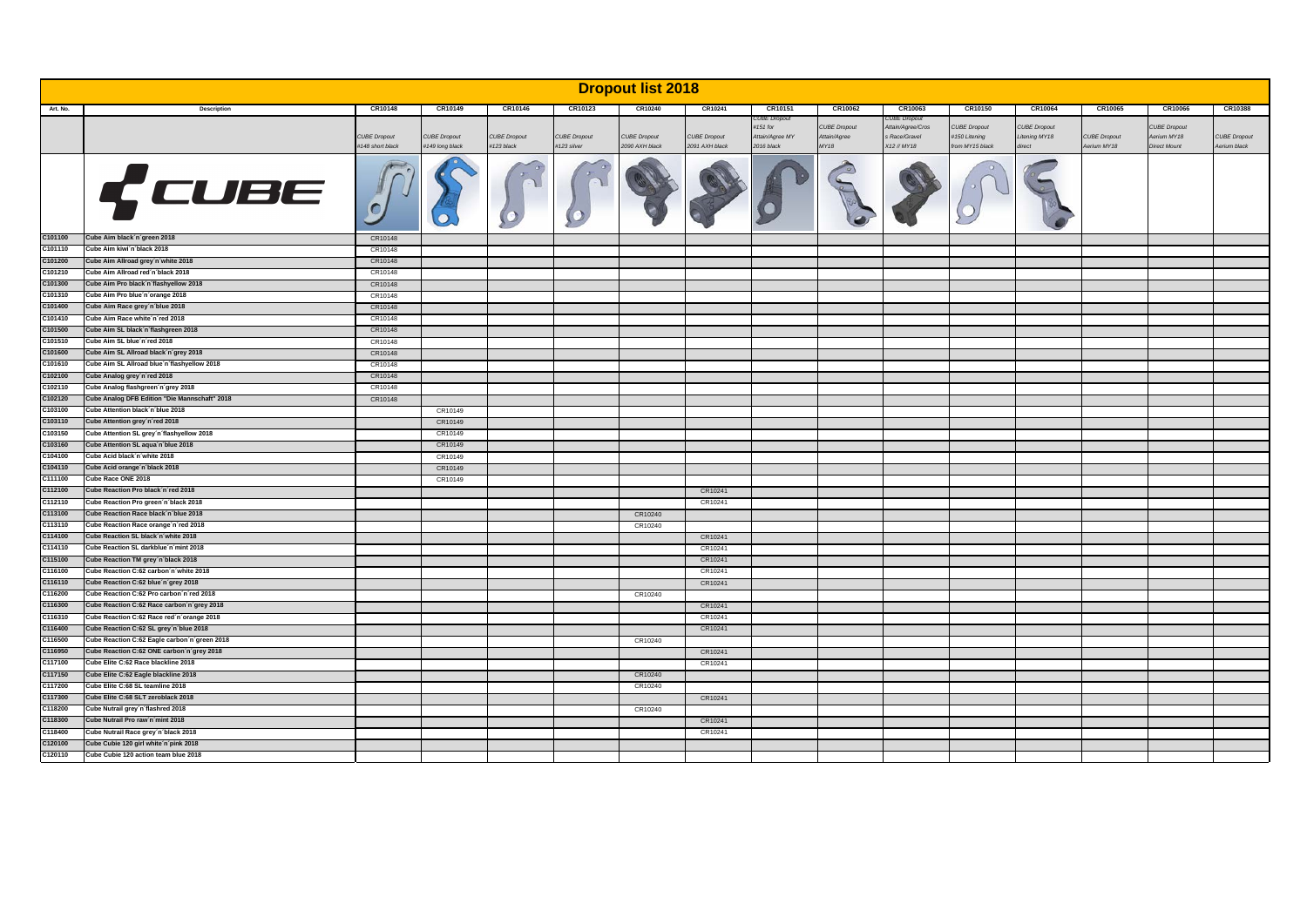| Art. No. | <b>Description</b>                                       | CR10148            | CR10149             | CR10146             | CR10123             | CR10240             | CR10241             | CR10151         | CR10062             | CR10063            | CR10150             | CR10064             | CR10065             | CR10066             | CR10388             |
|----------|----------------------------------------------------------|--------------------|---------------------|---------------------|---------------------|---------------------|---------------------|-----------------|---------------------|--------------------|---------------------|---------------------|---------------------|---------------------|---------------------|
|          |                                                          |                    |                     |                     |                     |                     |                     | CUBE Dropout    |                     | <b>UBE Dropout</b> |                     |                     |                     |                     |                     |
|          |                                                          |                    |                     |                     |                     |                     |                     | #151 for        | <b>CUBE Dropout</b> | Attain/Agree/Cros  | <b>CUBE Dropout</b> | <b>CUBE Dropout</b> |                     | <b>CUBE Dropout</b> |                     |
|          |                                                          | CUBE Dropout       | <b>CUBE Dropout</b> | <b>CUBE Dropout</b> | <b>CUBE Dropout</b> | <b>CUBE Dropout</b> | <b>CUBE Dropout</b> | Attain/Agree MY | Attain/Agree        | Race/Gravel        | #150 Litening       | Litening MY18       | <b>CUBE Dropout</b> | Aerium MY18         | <b>CUBE</b> Dropout |
|          |                                                          | #148 short black   | #149 long black     | #123 black          | #123 silver         | 2090 AXH black      | 2091 AXH black      | 2016 black      | MY18                | X12 // MY18        | from MY15 black     | direct              | Aerium MY18         | <b>Direct Mount</b> | Aerium black        |
|          |                                                          |                    |                     |                     |                     |                     |                     |                 |                     |                    |                     |                     |                     |                     |                     |
|          | K CUBE J                                                 |                    |                     |                     |                     |                     |                     |                 |                     |                    |                     |                     |                     |                     |                     |
|          |                                                          |                    |                     |                     |                     |                     |                     |                 |                     |                    |                     |                     |                     |                     |                     |
|          |                                                          |                    |                     |                     |                     |                     |                     |                 |                     |                    |                     |                     |                     |                     |                     |
|          |                                                          |                    |                     |                     |                     |                     |                     |                 |                     |                    |                     |                     |                     |                     |                     |
|          |                                                          |                    |                     |                     |                     |                     |                     |                 |                     |                    |                     |                     |                     |                     |                     |
|          |                                                          |                    |                     |                     |                     |                     |                     |                 |                     |                    |                     |                     |                     |                     |                     |
| C121100  | Cube Kid 160 black n'flashred n'blue 2018                |                    |                     |                     |                     |                     |                     |                 |                     |                    |                     |                     |                     |                     |                     |
|          |                                                          |                    |                     |                     |                     |                     |                     |                 |                     |                    |                     |                     |                     |                     |                     |
| C121110  | Cube Kid 160 girl berry n'pink 2018                      |                    |                     |                     |                     |                     |                     |                 |                     |                    |                     |                     |                     |                     |                     |
| C121120  | Cube Kid 160 flashgreen n'orange 2018                    |                    |                     |                     |                     |                     |                     |                 |                     |                    |                     |                     |                     |                     |                     |
| C121130  | Cube Kid 160 grey'n'green'n'kiwi 2018                    |                    |                     |                     |                     |                     |                     |                 |                     |                    |                     |                     |                     |                     |                     |
| C122050  | Cube Kid 200 action team 2018                            |                    |                     | CR10146             | CR10123             |                     |                     |                 |                     |                    |                     |                     |                     |                     |                     |
| C122100  | Cube Kid 200 black n'flashred n'blue 2018                |                    |                     | CR10146             | CR10123             |                     |                     |                 |                     |                    |                     |                     |                     |                     |                     |
| C122110  | Cube Kid 200 girl white n pink 2018                      |                    |                     | CR10146             | CR10123             |                     |                     |                 |                     |                    |                     |                     |                     |                     |                     |
| C122120  | Cube Kid 200 orange n'red 2018                           |                    |                     | CR10146             | CR10123             |                     |                     |                 |                     |                    |                     |                     |                     |                     |                     |
| C122130  | Cube Kid 200 grey n'green 2018                           |                    |                     | CR10146             | CR10123             |                     |                     |                 |                     |                    |                     |                     |                     |                     |                     |
| C122140  | Cube Kid 200 action team grey 2018                       |                    |                     | CR10146             | CR10123             |                     |                     |                 |                     |                    |                     |                     |                     |                     |                     |
|          |                                                          |                    |                     |                     |                     |                     |                     |                 |                     |                    |                     |                     |                     |                     |                     |
| C122200  | Cube Kid 200 Allroad black n'blue 2018                   |                    |                     | CR10146             | CR10123             |                     |                     |                 |                     |                    |                     |                     |                     |                     |                     |
| C122210  | Cube Kid 200 Allroad girl berry n'pink n'kiwi 2018       |                    |                     | CR10146             | CR10123             |                     |                     |                 |                     |                    |                     |                     |                     |                     |                     |
| C122300  | Cube Kid 200 Street boy blue'n black 2018                |                    |                     | CR10146             | CR10123             |                     |                     |                 |                     |                    |                     |                     |                     |                     |                     |
| C122310  | Cube Kid 200 Street girl purple'n'rose 2018              |                    |                     | CR10146             | CR10123             |                     |                     |                 |                     |                    |                     |                     |                     |                     |                     |
| C123100  | Cube Kid 240 black n'flashred n'blue 2018                |                    |                     | CR10146             | CR10123             |                     |                     |                 |                     |                    |                     |                     |                     |                     |                     |
| C123110  | Cube Kid 240 girl berry n'white 2018                     |                    |                     | CR10146             | CR10123             |                     |                     |                 |                     |                    |                     |                     |                     |                     |                     |
| C123120  | Cube Kid 240 black n'flashyellow 2018                    |                    |                     | CR10146             | CR10123             |                     |                     |                 |                     |                    |                     |                     |                     |                     |                     |
| C123130  | Cube Kid 240 black n'blue 2018                           |                    |                     | CR10146             | CR10123             |                     |                     |                 |                     |                    |                     |                     |                     |                     |                     |
| C123135  | Cube Kid 240 black n'green 2018                          |                    |                     | CR10146             | CR10123             |                     |                     |                 |                     |                    |                     |                     |                     |                     |                     |
| C123140  |                                                          |                    |                     | CR10146             | CR10123             |                     |                     |                 |                     |                    |                     |                     |                     |                     |                     |
|          | Cube Kid 240 action team grey 2018                       |                    |                     |                     |                     |                     |                     |                 |                     |                    |                     |                     |                     |                     |                     |
| C123150  | Cube Kid 240 DFB Edition "Die Mannschaft" 2018           |                    |                     | CR10146             | CR10123             |                     |                     |                 |                     |                    |                     |                     |                     |                     |                     |
| C123200  | Cube Kid 240 Disc blue'n flashred 2018                   |                    |                     | CR10146             | CR10123             |                     |                     |                 |                     |                    |                     |                     |                     |                     |                     |
| C123210  | Cube Kid 240 Disc grey n'flashgreen 2018                 |                    |                     | CR10146             | CR10123             |                     |                     |                 |                     |                    |                     |                     |                     |                     |                     |
| C123220  | Cube Kid 240 Disc girl white'n'aqua 2018                 |                    |                     | CR10146             | CR10123             |                     |                     |                 |                     |                    |                     |                     |                     |                     |                     |
| C123300  | Cube Kid 240 Race green n'orange 2018                    |                    |                     | CR10146             | CR10123             |                     |                     |                 |                     |                    |                     |                     |                     |                     |                     |
| C123400  | Cube Kid 240 SL black n'green 2018                       |                    |                     | CR10146             | CR10123             |                     |                     |                 |                     |                    |                     |                     |                     |                     |                     |
| C123500  | Cube Kid 240 Allroad grey n'blue 2018                    |                    |                     | CR10146             | CR10123             |                     |                     |                 |                     |                    |                     |                     |                     |                     |                     |
| C123510  | Cube Kid 240 Allroad girl berry n'white 2018             |                    |                     | CR10146             | CR10123             |                     |                     |                 |                     |                    |                     |                     |                     |                     |                     |
| C123600  | Cube Kid 240 Street boy dark blue n'aqua 2018            |                    |                     | CR10146             | CR10123             |                     |                     |                 |                     |                    |                     |                     |                     |                     |                     |
| C123610  | Cube Kid 240 Street girl grey n'coral 2018               |                    |                     | CR10146             | CR10123             |                     |                     |                 |                     |                    |                     |                     |                     |                     |                     |
| C125100  | Cube Access WS grey n'orange 2018                        | CR10148            |                     |                     |                     |                     |                     |                 |                     |                    |                     |                     |                     |                     |                     |
| C125110  | Cube Access WS aqua'n'green 2018                         | CR10148            |                     |                     |                     |                     |                     |                 |                     |                    |                     |                     |                     |                     |                     |
| C125150  | Cube Access WS Allroad grey'n'green 2018                 | CR10148            |                     |                     |                     |                     |                     |                 |                     |                    |                     |                     |                     |                     |                     |
| C125160  | Cube Access WS Allroad blue'n aqua 2018                  | CR10148            |                     |                     |                     |                     |                     |                 |                     |                    |                     |                     |                     |                     |                     |
| C125200  | Cube Access WS EAZ black n'mint 2018                     | CR10148            |                     |                     |                     |                     |                     |                 |                     |                    |                     |                     |                     |                     |                     |
| C125210  | Cube Access WS EAZ white 'n 'green 2018                  |                    |                     |                     |                     |                     |                     |                 |                     |                    |                     |                     |                     |                     |                     |
| C125300  | Cube Access WS Exc black n'blue 2018                     | CR10148<br>CR10148 |                     |                     |                     |                     |                     |                 |                     |                    |                     |                     |                     |                     |                     |
| C125310  |                                                          |                    |                     |                     |                     |                     |                     |                 |                     |                    |                     |                     |                     |                     |                     |
|          | Cube Access WS Exc hazypurple n berry 2018               | CR10148            |                     |                     |                     |                     |                     |                 |                     |                    |                     |                     |                     |                     |                     |
| C125400  | Cube Access WS Pro black n'grey 2018                     | CR10148            |                     |                     |                     |                     |                     |                 |                     |                    |                     |                     |                     |                     |                     |
| C125410  | Cube Access WS Pro mint'n'raspberry 2018                 | CR10148            |                     |                     |                     |                     |                     |                 |                     |                    |                     |                     |                     |                     |                     |
| C125450  | Cube Access WS Pro Allroad black n'orange 2018           | CR10148            |                     |                     |                     |                     |                     |                 |                     |                    |                     |                     |                     |                     |                     |
| C125460  | Cube Access WS Pro Allroad white'n blue 2018             | CR10148            |                     |                     |                     |                     |                     |                 |                     |                    |                     |                     |                     |                     |                     |
| C125500  | Cube Access WS Race grey n'berry 2018                    |                    | CR10149             |                     |                     |                     |                     |                 |                     |                    |                     |                     |                     |                     |                     |
| C125510  | Cube Access WS Race hazypurple'n'mint 2018               |                    | CR10149             |                     |                     |                     |                     |                 |                     |                    |                     |                     |                     |                     |                     |
| C125600  | Cube Access WS SL iridium n'gold 2018                    |                    |                     |                     |                     | CR10240             |                     |                 |                     |                    |                     |                     |                     |                     |                     |
| C125610  | Cube Access WS SL blue'n'raspberry 2018                  |                    |                     |                     |                     | CR10240             |                     |                 |                     |                    |                     |                     |                     |                     |                     |
| C126200  | Cube Access WS C:62 Pro carbon n mint 2018               |                    |                     |                     |                     | CR10240             |                     |                 |                     |                    |                     |                     |                     |                     |                     |
| C126300  | Cube Access WS C:62 SL team ws 2018                      |                    |                     |                     |                     | CR10240             |                     |                 |                     |                    |                     |                     |                     |                     |                     |
| C127100  | Cube Sting WS 120 turkisblue'n'green 2018                |                    |                     |                     |                     | CR10240             |                     |                 |                     |                    |                     |                     |                     |                     |                     |
| C127200  | Cube Sting WS 120 PRO iridium n'berry 2018               |                    |                     |                     |                     | CR10240             |                     |                 |                     |                    |                     |                     |                     |                     |                     |
| C128300  | Cube Sting WS 140 HPC Race 27.5 carbon n'aqua 2018       |                    |                     |                     |                     |                     | CR10241             |                 |                     |                    |                     |                     |                     |                     |                     |
| C128400  | Cube Sting WS 140 HPC SL 27.5 team ws 2018               |                    |                     |                     |                     | CR10240             |                     |                 |                     |                    |                     |                     |                     |                     |                     |
| C129100  | Cube Axial WS aqua'n'blue 2018                           |                    |                     |                     |                     |                     |                     | CR10151         |                     |                    |                     |                     |                     |                     |                     |
| C129200  | Cube Axial WS Pro Disc white n'berry 2018                |                    |                     |                     |                     | CR10240             |                     |                 |                     |                    |                     |                     |                     |                     |                     |
| C129300  |                                                          |                    |                     |                     |                     |                     |                     |                 |                     |                    |                     |                     |                     |                     |                     |
|          | Cube Axial WS Race Disc iridium n'mint 2018              |                    |                     |                     |                     | CR10240             |                     |                 |                     |                    |                     |                     |                     |                     |                     |
| C129400  | Cube Axial WS GTC Pro carbon n berry 2018                |                    |                     |                     |                     |                     |                     | CR10151         |                     |                    |                     |                     |                     |                     |                     |
| C129500  | Cube Axial WS GTC SL Disc iridium n'aqua 2018            |                    |                     |                     |                     |                     |                     |                 |                     | CR10063            |                     |                     |                     |                     |                     |
| C129600  | Cube Axial WS C:62 SL Disc team ws 2018                  |                    |                     |                     |                     |                     |                     |                 |                     | CR10063            |                     |                     |                     |                     |                     |
| C130100  | Cube Cross Hybrid ONE 400 black n'blue 2018              | CR10148            |                     |                     |                     |                     |                     |                 |                     |                    |                     |                     |                     |                     |                     |
| C130101  | Cube Cross Hybrid ONE 500 black n'blue 2018              | CR10148            |                     |                     |                     |                     |                     |                 |                     |                    |                     |                     |                     |                     |                     |
| C130150  | Cube Cross Hybrid ONE Allroad 400 black n'blue 2018      | CR10148            |                     |                     |                     |                     |                     |                 |                     |                    |                     |                     |                     |                     |                     |
| C130151  | Cube Cross Hybrid ONE Allroad 500 black n'blue 2018      | CR10148            |                     |                     |                     |                     |                     |                 |                     |                    |                     |                     |                     |                     |                     |
| C130200  | Cube Cross Hybrid Pro 400 grey n'flashgreen 2018         |                    |                     | CR10146             | CR10123             |                     |                     |                 |                     |                    |                     |                     |                     |                     |                     |
| C130201  | Cube Cross Hybrid Pro 500 grey n flashgreen 2018         |                    |                     | CR10146             | CR10123             |                     |                     |                 |                     |                    |                     |                     |                     |                     |                     |
| C130210  | Cube Cross Hybrid Pro 400 darkred n'red 2018             |                    |                     | CR10146             | CR10123             |                     |                     |                 |                     |                    |                     |                     |                     |                     |                     |
| C130211  | Cube Cross Hybrid Pro 500 darkred n'red 2018             |                    |                     | CR10146             | CR10123             |                     |                     |                 |                     |                    |                     |                     |                     |                     |                     |
| C130250  | Cube Cross Hybrid Pro Allroad 400 grey n flashgreen 2018 |                    |                     | CR10146             | CR10123             |                     |                     |                 |                     |                    |                     |                     |                     |                     |                     |
| C130251  | Cube Cross Hybrid Pro Allroad 500 grey n'flashgreen 2018 |                    |                     | CR10146             | CR10123             |                     |                     |                 |                     |                    |                     |                     |                     |                     |                     |
| C130260  | Cube Cross Hybrid Pro Allroad 400 darkred 'n 'red 2018   |                    |                     | CR10146             | CR10123             |                     |                     |                 |                     |                    |                     |                     |                     |                     |                     |
| C130261  | Cube Cross Hybrid Pro Allroad 500 darkred 'n 'red 2018   |                    |                     |                     |                     |                     |                     |                 |                     |                    |                     |                     |                     |                     |                     |
|          |                                                          |                    |                     | CR10146             | CR10123             |                     |                     |                 |                     |                    |                     |                     |                     |                     |                     |
| C130300  | Cube Cross Hybrid Race Allroad 500 black n'white 2018    |                    |                     | CR10146             | CR10123             |                     |                     |                 |                     |                    |                     |                     |                     |                     |                     |
| C130310  | Cube Cross Hybrid Race Allroad 500 blue'n 'green 2018    |                    |                     | CR10146             | CR10123             |                     |                     |                 |                     |                    |                     |                     |                     |                     |                     |
| C130400  | Cube Cross Hybrid SL Allroad 500 black edition 2018      |                    |                     | CR10146             | CR10123             |                     |                     |                 |                     |                    |                     |                     |                     |                     |                     |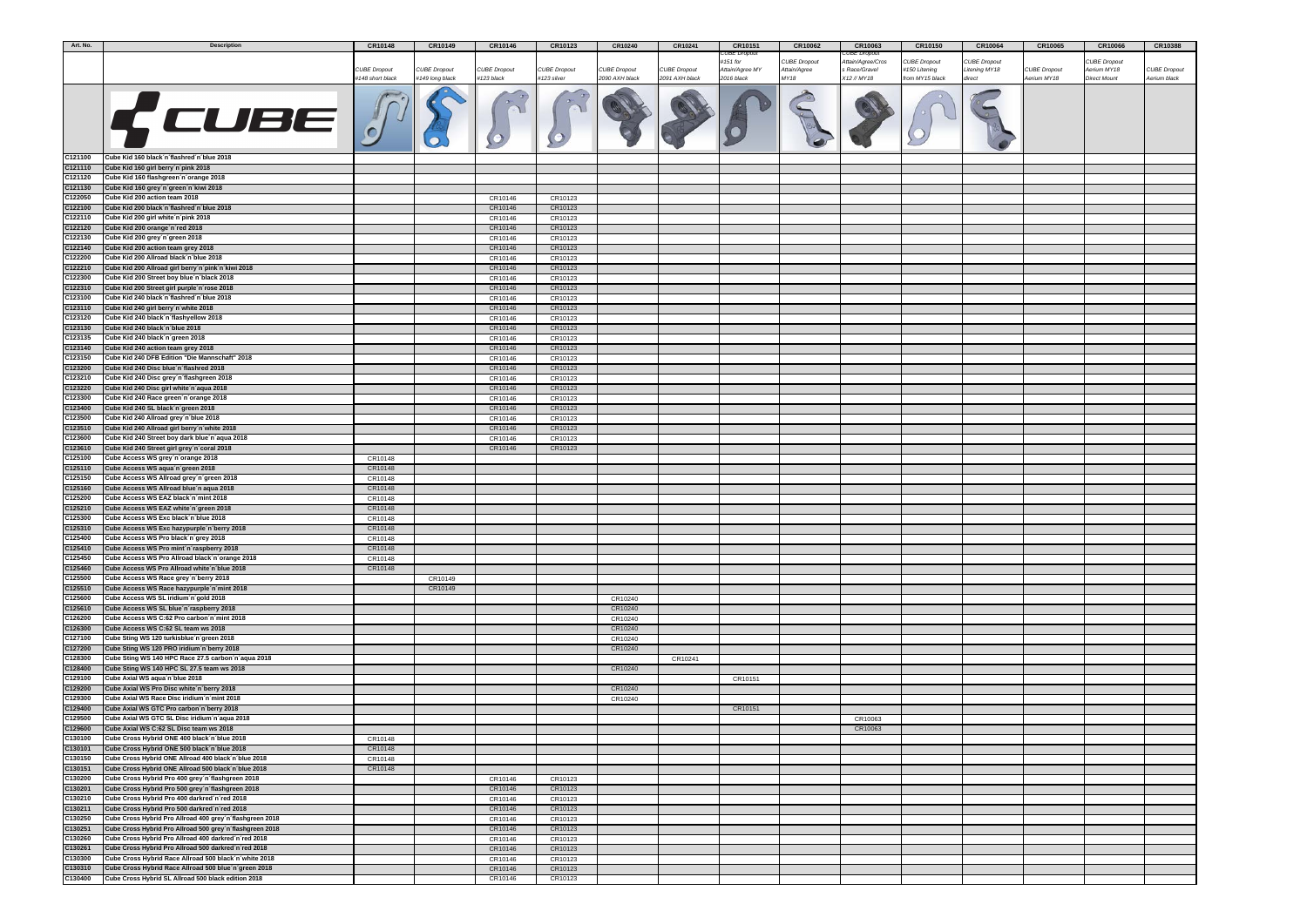| Art. No. | <b>Description</b>                                     | CR10148             | CR10149             | CR10146             | CR10123             | CR10240             | CR10241        | CR10151         | CR10062             | CR10063           | CR10150         | CR10064       | CR10065             | CR10066             | CR10388             |
|----------|--------------------------------------------------------|---------------------|---------------------|---------------------|---------------------|---------------------|----------------|-----------------|---------------------|-------------------|-----------------|---------------|---------------------|---------------------|---------------------|
|          |                                                        |                     |                     |                     |                     |                     |                | UBE Dropou      |                     | UBE Dropoui       |                 |               |                     |                     |                     |
|          |                                                        |                     |                     |                     |                     |                     |                | ‡151 for        | <b>CUBE Dropout</b> | Attain/Agree/Cros | UBE Dropout:    | CUBE Dropout  |                     | <b>CUBE Dropout</b> |                     |
|          |                                                        | <b>CUBE Dropout</b> | <b>CUBE Dropout</b> | <b>CUBE Dropout</b> | <b>CUBE Dropout</b> | <b>CUBE Dropout</b> | CUBE Dropout   | Attain/Agree MY | Attain/Agree        | s Race/Gravel     | #150 Litening   | Litening MY18 | <b>CUBE Dropout</b> | Aerium MY18         | <b>CUBE Dropout</b> |
|          |                                                        | #148 short black    | #149 long black     | #123 black          | #123 silver         | 2090 AXH black      | 2091 AXH black | 2016 black      | MY18                | X12 // MY18       | from MY15 black | direct        | Aerium MY18         | <b>Direct Mount</b> | Aerium black        |
|          |                                                        |                     |                     |                     |                     |                     |                |                 |                     |                   |                 |               |                     |                     |                     |
|          | K CUBE F                                               |                     |                     |                     |                     |                     |                |                 |                     |                   |                 |               |                     |                     |                     |
|          |                                                        |                     |                     |                     |                     |                     |                |                 |                     |                   |                 |               |                     |                     |                     |
|          |                                                        |                     |                     |                     |                     |                     |                |                 |                     |                   |                 |               |                     |                     |                     |
|          |                                                        |                     |                     |                     |                     |                     |                |                 |                     |                   |                 |               |                     |                     |                     |
|          |                                                        |                     |                     |                     |                     |                     |                |                 |                     |                   |                 |               |                     |                     |                     |
|          |                                                        |                     |                     |                     |                     |                     |                |                 |                     |                   |                 |               |                     |                     |                     |
| C131100  | Cube Touring Hybrid ONE 400 iridium n black 2018       |                     | CR10149             |                     |                     |                     |                |                 |                     |                   |                 |               |                     |                     |                     |
| C131101  | Cube Touring Hybrid ONE 500 iridium n black 2018       |                     | CR10149             |                     |                     |                     |                |                 |                     |                   |                 |               |                     |                     |                     |
| C131110  | Cube Touring Hybrid ONE 400 frostgreen n'silver 2018   |                     | CR10149             |                     |                     |                     |                |                 |                     |                   |                 |               |                     |                     |                     |
| C131111  | Cube Touring Hybrid ONE 500 frostgreen n'silver 2018   |                     | CR10149             |                     |                     |                     |                |                 |                     |                   |                 |               |                     |                     |                     |
|          |                                                        |                     |                     |                     |                     |                     |                |                 |                     |                   |                 |               |                     |                     |                     |
| C131150  | Cube Touring Hybrid Pro 400 black n'white 2018         |                     | CR10149             |                     |                     |                     |                |                 |                     |                   |                 |               |                     |                     |                     |
| C131151  | Cube Touring Hybrid Pro 500 black n'white 2018         |                     | CR10149             |                     |                     |                     |                |                 |                     |                   |                 |               |                     |                     |                     |
| C131160  | Cube Touring Hybrid Pro 400 darknavy'n'blue 2018       |                     | CR10149             |                     |                     |                     |                |                 |                     |                   |                 |               |                     |                     |                     |
| C131161  | Cube Touring Hybrid Pro 500 darknavy'n blue 2018       |                     | CR10149             |                     |                     |                     |                |                 |                     |                   |                 |               |                     |                     |                     |
| C131200  | Cube Touring Hybrid EXC 500 black´n´grey 2018          |                     | CR10149             |                     |                     |                     |                |                 |                     |                   |                 |               |                     |                     |                     |
| C131201  | Cube Touring Hybrid EXC 500 darkred 'n 'red 2018       |                     | CR10149             |                     |                     |                     |                |                 |                     |                   |                 |               |                     |                     |                     |
| C131250  | Cube Touring Hybrid SL 500 iridium'n'red 2018          |                     | CR10149             |                     |                     |                     |                |                 |                     |                   |                 |               |                     |                     |                     |
| C131300  | Cube Kathmandu Hybrid Pro 500 iridium n'green 2018     |                     |                     | CR10146             | CR10123             |                     |                |                 |                     |                   |                 |               |                     |                     |                     |
| C131350  | Cube Kathmandu Hybrid EXC 500 iridium n'blue 2018      |                     |                     | CR10146             | CR10123             |                     |                |                 |                     |                   |                 |               |                     |                     |                     |
| C131400  | Cube Kathmandu Hybrid SL 500 black edition 2018        |                     |                     | CR10146             | CR10123             |                     |                |                 |                     |                   |                 |               |                     |                     |                     |
| C132100  | Cube Town Hybrid ONE 400 black n'frostgreen 2018       |                     |                     |                     |                     |                     |                |                 |                     |                   |                 |               |                     |                     |                     |
| C132101  | Cube Town Hybrid ONE 500 black n frostgreen 2018       |                     |                     |                     |                     |                     |                |                 |                     |                   |                 |               |                     |                     |                     |
| C132110  | Cube Town Hybrid ONE 400 white n'silver 2018           |                     |                     |                     |                     |                     |                |                 |                     |                   |                 |               |                     |                     |                     |
| C132111  | Cube Town Hybrid ONE 500 white n'silver 2018           |                     |                     |                     |                     |                     |                |                 |                     |                   |                 |               |                     |                     |                     |
|          |                                                        |                     |                     |                     |                     |                     |                |                 |                     |                   |                 |               |                     |                     |                     |
| C132150  | Cube Town Hybrid ONE RT 400 black n frostgreen 2018    |                     |                     |                     |                     |                     |                |                 |                     |                   |                 |               |                     |                     |                     |
| C132151  | Cube Town Hybrid ONE RT 500 black n'frostgreen 2018    |                     |                     |                     |                     |                     |                |                 |                     |                   |                 |               |                     |                     |                     |
| C132200  | Cube Town Hybrid Pro 400 black n'grey 2018             |                     |                     |                     |                     |                     |                |                 |                     |                   |                 |               |                     |                     |                     |
| C132201  | Cube Town Hybrid Pro 500 black n'grey 2018             |                     |                     |                     |                     |                     |                |                 |                     |                   |                 |               |                     |                     |                     |
| C132210  | Cube Town Hybrid Pro 400 darkred n'red 2018            |                     |                     |                     |                     |                     |                |                 |                     |                   |                 |               |                     |                     |                     |
| C132211  | Cube Town Hybrid Pro 500 darkred n'red 2018            |                     |                     |                     |                     |                     |                |                 |                     |                   |                 |               |                     |                     |                     |
| C132250  | Cube Town Hybrid Pro RT 400 black n'grey 2018          |                     |                     |                     |                     |                     |                |                 |                     |                   |                 |               |                     |                     |                     |
| C132251  | Cube Town Hybrid Pro RT 500 black n'grey 2018          |                     |                     |                     |                     |                     |                |                 |                     |                   |                 |               |                     |                     |                     |
| C132300  | Cube Town Hybrid EXC 500 silver n white 2018           |                     |                     |                     |                     |                     |                |                 |                     |                   |                 |               |                     |                     |                     |
| C132400  | Cube Town Hybrid Sport 400 black edition 2018          |                     | CR10149             |                     |                     |                     |                |                 |                     |                   |                 |               |                     |                     |                     |
| C132401  | Cube Town Hybrid Sport 500 black edition 2018          |                     | CR10149             |                     |                     |                     |                |                 |                     |                   |                 |               |                     |                     |                     |
| C132450  | Cube Town Hybrid Sport Pro 400 grey n'copper 2018      |                     | CR10149             |                     |                     |                     |                |                 |                     |                   |                 |               |                     |                     |                     |
|          |                                                        |                     |                     |                     |                     |                     |                |                 |                     |                   |                 |               |                     |                     |                     |
| C132451  | Cube Town Hybrid Sport Pro 500 grey n'copper 2018      |                     | CR10149             |                     |                     |                     |                |                 |                     |                   |                 |               |                     |                     |                     |
| C132500  | Cube Elly Ride Hybrid 400 aqua'n'orange 2018           |                     | CR10149             |                     |                     |                     |                |                 |                     |                   |                 |               |                     |                     |                     |
| C132501  | Cube Elly Ride Hybrid 500 aqua´n´orange 2018           |                     | CR10149             |                     |                     |                     |                |                 |                     |                   |                 |               |                     |                     |                     |
| C132510  | Cube Elly Ride Hybrid 400 green n'black 2018           |                     | CR10149             |                     |                     |                     |                |                 |                     |                   |                 |               |                     |                     |                     |
| C132511  | Cube Elly Ride Hybrid 500 green 'n black 2018          |                     | CR10149             |                     |                     |                     |                |                 |                     |                   |                 |               |                     |                     |                     |
| C132600  | Cube Elly Cruise Hybrid 400 pistachio n'blue 2018      |                     |                     |                     |                     |                     | CR10241        |                 |                     |                   |                 |               |                     |                     |                     |
| C132601  | Cube Elly Cruise Hybrid 500 pistachio'n'blue 2018      |                     |                     |                     |                     |                     | CR10241        |                 |                     |                   |                 |               |                     |                     |                     |
| C132610  | Cube Elly Cruise Hybrid 400 red'n'mint 2018            |                     |                     |                     |                     | CR10240             |                |                 |                     |                   |                 |               |                     |                     |                     |
| C132611  | Cube Elly Cruise Hybrid 500 red'n'mint 2018            |                     |                     |                     |                     |                     | CR10241        |                 |                     |                   |                 |               |                     |                     |                     |
| C133100  | Cube Acid Hybrid ONE 400 29 black n white 2018         | CR10148             |                     |                     |                     |                     |                |                 |                     |                   |                 |               |                     |                     |                     |
| C133101  | Cube Acid Hybrid ONE 500 29 black n'white 2018         | CR10148             |                     |                     |                     |                     |                |                 |                     |                   |                 |               |                     |                     |                     |
| C133102  | Cube Acid Hybrid ONE 300 29 black n white 2018         | CR10148             |                     |                     |                     |                     |                |                 |                     |                   |                 |               |                     |                     |                     |
| C133109  | Cube Acid Hybrid ONE 300 29 green 'n black 2018        | CR10148             |                     |                     |                     |                     |                |                 |                     |                   |                 |               |                     |                     |                     |
| C133110  | Cube Acid Hybrid ONE 400 29 green n'black 2018         | CR10148             |                     |                     |                     |                     |                |                 |                     |                   |                 |               |                     |                     |                     |
| C133111  | Cube Acid Hybrid ONE 500 29 green 'n 'black 2018       | CR10148             |                     |                     |                     |                     |                |                 |                     |                   |                 |               |                     |                     |                     |
| C133150  | Cube Acid Hybrid ONE Allroad 400 29 black n white 2018 |                     |                     |                     |                     |                     |                |                 |                     |                   |                 |               |                     |                     |                     |
|          |                                                        | CR10148             |                     |                     |                     |                     |                |                 |                     |                   |                 |               |                     |                     |                     |
| C133151  | Cube Acid Hybrid ONE Allroad 500 29 black'n'white 2018 | CR10148             |                     |                     |                     |                     |                |                 |                     |                   |                 |               |                     |                     |                     |
| C134050  | Cube Reaction Hybrid ONE 400 black n'red 2018          | CR10148             |                     |                     |                     |                     |                |                 |                     |                   |                 |               |                     |                     |                     |
| C134051  | Cube Reaction Hybrid ONE 500 black n'red 2018          | CR10148             |                     |                     |                     |                     |                |                 |                     |                   |                 |               |                     |                     |                     |
| C134060  | Cube Reaction Hybrid ONE 400 reefblue n blue 2018      | CR10148             |                     |                     |                     |                     |                |                 |                     |                   |                 |               |                     |                     |                     |
| C134061  | Cube Reaction Hybrid ONE 500 reefblue n'blue 2018      | CR10148             |                     |                     |                     |                     |                |                 |                     |                   |                 |               |                     |                     |                     |
| C134100  | Cube Reaction Hybrid Pro 400 black n'grey 2018         |                     | CR10149             |                     |                     |                     |                |                 |                     |                   |                 |               |                     |                     |                     |
| C134101  | Cube Reaction Hybrid Pro 500 black'n'grey 2018         |                     | CR10149             |                     |                     |                     |                |                 |                     |                   |                 |               |                     |                     |                     |
| C134110  | Cube Reaction Hybrid Pro 400 iridium n'green 2018      |                     | CR10149             |                     |                     |                     |                |                 |                     |                   |                 |               |                     |                     |                     |
| C134111  | Cube Reaction Hybrid Pro 500 iridium n'green 2018      |                     | CR10149             |                     |                     |                     |                |                 |                     |                   |                 |               |                     |                     |                     |
| C134120  | Cube Reaction Hybrid Pro Allroad 400 black n'grey 2018 |                     | CR10149             |                     |                     |                     |                |                 |                     |                   |                 |               |                     |                     |                     |
| C134121  | Cube Reaction Hybrid Pro Allroad 500 black n'grey 2018 |                     | CR10149             |                     |                     |                     |                |                 |                     |                   |                 |               |                     |                     |                     |
| C134150  | Cube Reaction Hybrid Race 500 black 'n 'blue 2018      |                     | CR10149             |                     |                     |                     |                |                 |                     |                   |                 |               |                     |                     |                     |
| C134160  |                                                        |                     |                     |                     |                     |                     |                |                 |                     |                   |                 |               |                     |                     |                     |
| C134200  | Cube Reaction Hybrid Race 500 red'n'black 2018         |                     | CR10149             |                     |                     |                     | CR10241        |                 |                     |                   |                 |               |                     |                     |                     |
|          | Cube Reaction Hybrid SL 500 black edition 2018         |                     |                     |                     |                     |                     |                |                 |                     |                   |                 |               |                     |                     |                     |
| C134210  | Cube Reaction Hybrid SL 500 iridium n'blue 2018        |                     |                     |                     |                     |                     | CR10241        |                 |                     |                   |                 |               |                     |                     |                     |
| C134230  | Cube Reaction Hybrid EXC 500 black n'grey 2018         |                     | CR10149             |                     |                     |                     |                |                 |                     |                   |                 |               |                     |                     |                     |
| C134250  | Cube Reaction Hybrid SLT 500 grey n'green 2018         |                     |                     |                     |                     |                     | CR10241        |                 |                     |                   |                 |               |                     |                     |                     |
| C134260  | Cube Reaction Hybrid SLT 500 blue'n orange 2018        |                     |                     |                     |                     |                     | CR10241        |                 |                     |                   |                 |               |                     |                     |                     |
| C134400  | Cube Elite Hybrid C:62 SL 500 29 black n'white 2018    |                     |                     |                     |                     |                     | CR10241        |                 |                     |                   |                 |               |                     |                     |                     |
| C134410  | Cube Elite Hybrid C:62 SLT 500 29 zeroblack 2018       |                     |                     |                     |                     |                     | CR10241        |                 |                     |                   |                 |               |                     |                     |                     |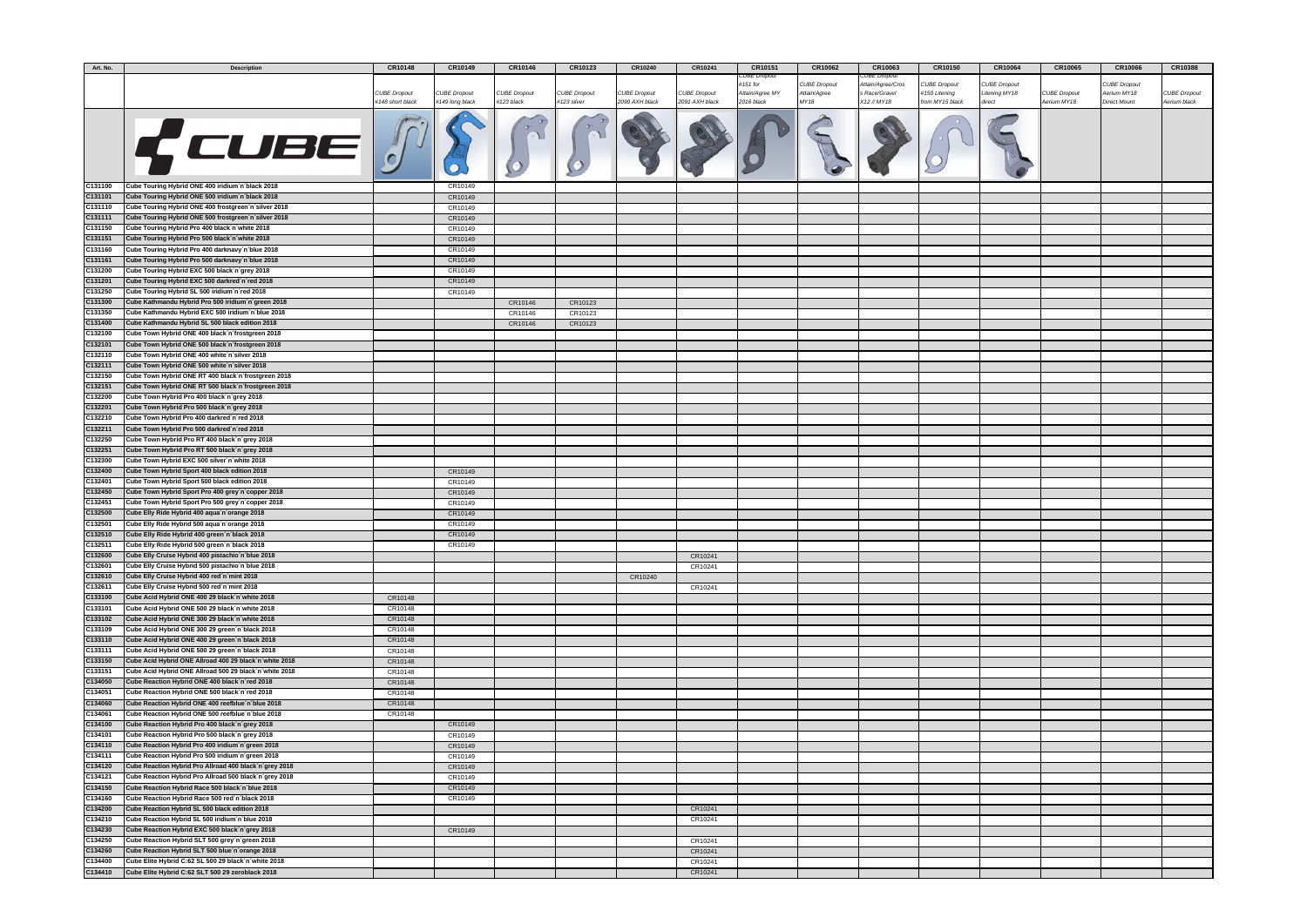| Art. No.           | <b>Description</b>                                                                                                | CR10148             | CR10149             | CR10146             | CR10123             | CR10240             | CR10241             | CR10151                     | CR10062                             | CR10063                            | CR10150                             | CR10064                              | CR10065             | CR10066                            | <b>CR10388</b>      |
|--------------------|-------------------------------------------------------------------------------------------------------------------|---------------------|---------------------|---------------------|---------------------|---------------------|---------------------|-----------------------------|-------------------------------------|------------------------------------|-------------------------------------|--------------------------------------|---------------------|------------------------------------|---------------------|
|                    |                                                                                                                   |                     |                     |                     |                     |                     |                     | CUBE Dropout                |                                     | <b>CUBE Dropout</b>                |                                     |                                      |                     |                                    |                     |
|                    |                                                                                                                   | <b>CUBE Dropout</b> | <b>CUBE Dropout</b> | <b>CUBE Dropout</b> | <b>CUBE Dropout</b> | <b>CUBE Dropout</b> | <b>CUBE Dropout</b> | #151 for<br>Attain/Agree MY | <b>CUBE Dropout</b><br>Attain/Agree | Attain/Agree/Cros<br>s Race/Gravel | <b>UBE Dropout</b><br>#150 Litening | <b>CUBE Dropout</b><br>Litening MY18 | <b>CUBE Dropout</b> | <b>CUBE Dropout</b><br>Aerium MY18 | <b>CUBE Dropout</b> |
|                    |                                                                                                                   | #148 short black    | #149 long black     | #123 black          | #123 silver         | 2090 AXH black      | 2091 AXH black      | 2016 black                  | <b>MY18</b>                         | X12 // MY18                        | from MY15 black                     | direct                               | Aerium MY18         | <b>Direct Mount</b>                | Aerium black        |
|                    |                                                                                                                   |                     |                     |                     |                     |                     |                     |                             |                                     |                                    |                                     |                                      |                     |                                    |                     |
|                    | CUBE                                                                                                              |                     |                     |                     |                     |                     |                     |                             |                                     |                                    |                                     |                                      |                     |                                    |                     |
|                    |                                                                                                                   |                     |                     |                     |                     |                     |                     |                             |                                     |                                    |                                     |                                      |                     |                                    |                     |
|                    |                                                                                                                   |                     |                     |                     |                     |                     |                     |                             |                                     |                                    |                                     |                                      |                     |                                    |                     |
|                    |                                                                                                                   |                     |                     |                     |                     |                     |                     |                             |                                     |                                    |                                     |                                      |                     |                                    |                     |
|                    |                                                                                                                   |                     |                     |                     |                     |                     |                     |                             |                                     |                                    |                                     |                                      |                     |                                    |                     |
| C135050            | Cube Stereo Hybrid 120 ONE 500 iridium n'red 2018                                                                 |                     |                     |                     |                     |                     | CR10241             |                             |                                     |                                    |                                     |                                      |                     |                                    |                     |
| C135100            | Cube Stereo Hybrid 120 Pro 500 black n'white 2018                                                                 |                     |                     |                     |                     |                     | CR10241             |                             |                                     |                                    |                                     |                                      |                     |                                    |                     |
| C135110            | Cube Stereo Hybrid 120 Pro 500 black n'red 2018                                                                   |                     |                     |                     |                     |                     | CR10241             |                             |                                     |                                    |                                     |                                      |                     |                                    |                     |
| C135200            | Cube Stereo Hybrid 120 EXC 500 black n'blue 2018                                                                  |                     |                     |                     |                     |                     | CR10241             |                             |                                     |                                    |                                     |                                      |                     |                                    |                     |
| C135210            | Cube Stereo Hybrid 120 EXC 500 green n'leaf green 2018                                                            |                     |                     |                     |                     |                     | CR10241             |                             |                                     |                                    |                                     |                                      |                     |                                    |                     |
| C135250            | Cube Stereo Hybrid 120 HPC Race 500 black´n´grey 2018                                                             |                     |                     |                     |                     |                     | CR10241             |                             |                                     |                                    |                                     |                                      |                     |                                    |                     |
| C135260            | Cube Stereo Hybrid 120 HPC Race 500 iridium n'blue 2018                                                           |                     |                     |                     |                     |                     | CR10241             |                             |                                     |                                    |                                     |                                      |                     |                                    |                     |
| C135300            | Cube Stereo Hybrid 120 HPC SL 500 black n'green 2018                                                              |                     |                     |                     |                     |                     | CR10241             |                             |                                     |                                    |                                     |                                      |                     |                                    |                     |
| C135400            | Cube Stereo Hybrid 120 HPC SLT 500 zeroblack 2018                                                                 |                     |                     |                     |                     |                     | CR10241             |                             |                                     |                                    |                                     |                                      |                     |                                    |                     |
| C136100            | Cube Stereo Hybrid 140 Pro 500 27.5 black n'grey 2018                                                             |                     |                     |                     |                     |                     | CR10241             |                             |                                     |                                    |                                     |                                      |                     |                                    |                     |
| C136110            | Cube Stereo Hybrid 140 Pro 500 27.5 blue n'green 2018                                                             |                     |                     |                     |                     |                     | CR10241             |                             |                                     |                                    |                                     |                                      |                     |                                    |                     |
| C136200<br>C136210 | Cube Stereo Hybrid 140 Race 500 27.5 black n'green 2018<br>Cube Stereo Hybrid 140 Race 500 27.5 red'n'orange 2018 |                     |                     |                     |                     |                     | CR10241<br>CR10241  |                             |                                     |                                    |                                     |                                      |                     |                                    |                     |
| C136300            | Cube Stereo Hybrid 140 SL 500 27.5 black n'blue 2018                                                              |                     |                     |                     |                     |                     | CR10241             |                             |                                     |                                    |                                     |                                      |                     |                                    |                     |
| C136400            | Cube Stereo Hybrid 140 TM 500 27.5 black n'orange 2018                                                            |                     |                     |                     |                     |                     | CR10241             |                             |                                     |                                    |                                     |                                      |                     |                                    |                     |
| C137100            | Cube Stereo Hybrid 160 Race 500 27.5 metal n'grey 2018                                                            |                     |                     |                     |                     |                     | CR10241             |                             |                                     |                                    |                                     |                                      |                     |                                    |                     |
| C137200            | Cube Stereo Hybrid 160 SL 500 27.5 black n'grey 2018                                                              |                     |                     |                     |                     |                     | CR10241             |                             |                                     |                                    |                                     |                                      |                     |                                    |                     |
| C137300            | Cube Stereo Hybrid 160 Action Team 500 27.5 actionteam 2018                                                       |                     |                     |                     |                     | CR10240             |                     |                             |                                     |                                    |                                     |                                      |                     |                                    |                     |
| C138050            | Cube Access Hybrid ONE 400 black n'aqua 2018                                                                      | CR10148             |                     |                     |                     |                     |                     |                             |                                     |                                    |                                     |                                      |                     |                                    |                     |
| C138051            | Cube Access Hybrid ONE 500 black n'aqua 2018                                                                      | CR10148             |                     |                     |                     |                     |                     |                             |                                     |                                    |                                     |                                      |                     |                                    |                     |
| C138100            | Cube Access Hybrid Pro 400 black n berry 2018                                                                     |                     | CR10149             |                     |                     |                     |                     |                             |                                     |                                    |                                     |                                      |                     |                                    |                     |
| C138101            | Cube Access Hybrid Pro 500 black n berry 2018                                                                     |                     | CR10149             |                     |                     |                     |                     |                             |                                     |                                    |                                     |                                      |                     |                                    |                     |
| C138110            | Cube Access Hybrid Pro 400 white n blue 2018                                                                      |                     | CR10149             |                     |                     |                     |                     |                             |                                     |                                    |                                     |                                      |                     |                                    |                     |
| C138111            | Cube Access Hybrid Pro 500 white n'blue 2018                                                                      |                     | CR10149             |                     |                     |                     |                     |                             |                                     |                                    |                                     |                                      |                     |                                    |                     |
| C138150<br>C138151 | Cube Access Hybrid Pro Allroad 400 black n'berry 2018<br>Cube Access Hybrid Pro Allroad 500 black n'berry 2018    |                     | CR10149<br>CR10149  |                     |                     |                     |                     |                             |                                     |                                    |                                     |                                      |                     |                                    |                     |
| C138200            | Cube Access Hybrid Race 500 black n'mint 2018                                                                     |                     | CR10149             |                     |                     |                     |                     |                             |                                     |                                    |                                     |                                      |                     |                                    |                     |
| C138210            | Cube Access Hybrid Race 500 turquoise n'raspberry 2018                                                            |                     | CR10149             |                     |                     |                     |                     |                             |                                     |                                    |                                     |                                      |                     |                                    |                     |
| C138300            | Cube Access Hybrid SL 500 iridium n'gold 2018                                                                     |                     |                     |                     |                     |                     | CR10241             |                             |                                     |                                    |                                     |                                      |                     |                                    |                     |
| C138310            | Cube Access Hybrid SL 500 black n'mint 2018                                                                       |                     |                     |                     |                     |                     | CR10241             |                             |                                     |                                    |                                     |                                      |                     |                                    |                     |
| C138350            | Cube Access Hybrid SLT 500 team ws 2018                                                                           |                     |                     |                     |                     |                     | CR10241             |                             |                                     |                                    |                                     |                                      |                     |                                    |                     |
| C138400            | Cube Sting Hybrid 120 Race ONE 500 27.5 iridium n mint 2018                                                       |                     |                     |                     |                     |                     | CR10241             |                             |                                     |                                    |                                     |                                      |                     |                                    |                     |
| C138450            | Cube Sting Hybrid 120 HPC SL 500 carbon n'gold 2018                                                               |                     |                     |                     |                     |                     | CR10241             |                             |                                     |                                    |                                     |                                      |                     |                                    |                     |
| C138500            | Cube Sting Hybrid 140 Race 500 27.5 black n'berry 2018                                                            |                     |                     |                     |                     |                     | CR10241             |                             |                                     |                                    |                                     |                                      |                     |                                    |                     |
| C138550            | Cube Sting Hybrid 140 SL 500 27.5 team ws 2018                                                                    |                     |                     |                     |                     |                     | CR10241             |                             |                                     |                                    |                                     |                                      |                     |                                    |                     |
| C138950            | Cube Nutrail Hybrid 500 iridium n'red 2018                                                                        |                     |                     |                     |                     |                     | CR10241             |                             |                                     |                                    |                                     |                                      |                     |                                    |                     |
| C139050<br>C139150 | Cube Agree Hybrid C:62 SL Disc white 'n black 2018<br>Cube Agree Hybrid C:62 SLT Disc black edition 2018          |                     |                     |                     |                     |                     |                     |                             |                                     | CR10063<br>CR10063                 |                                     |                                      |                     |                                    |                     |
| C145100            | Cube Nature iridium n'blue 2018                                                                                   |                     |                     | CR10146             | CR10123             |                     |                     |                             |                                     |                                    |                                     |                                      |                     |                                    |                     |
| C145150            | Cube Nature Pro bright grey n'white 2018                                                                          |                     |                     | CR10146             | CR10123             |                     |                     |                             |                                     |                                    |                                     |                                      |                     |                                    |                     |
| C145200            | Cube Nature EXC iridium n'red 2018                                                                                |                     |                     | CR10146             | CR10123             |                     |                     |                             |                                     |                                    |                                     |                                      |                     |                                    |                     |
| C145210            | Cube Nature EXC blue'n blue 2018                                                                                  |                     |                     | CR10146             | CR10123             |                     |                     |                             |                                     |                                    |                                     |                                      |                     |                                    |                     |
| C145250            | Cube Nature SL black n'grey 2018                                                                                  |                     |                     | CR10146             | CR10123             |                     |                     |                             |                                     |                                    |                                     |                                      |                     |                                    |                     |
| C145260            | Cube Nature SL darkred n'red 2018                                                                                 |                     |                     | CR10146             | CR10123             |                     |                     |                             |                                     |                                    |                                     |                                      |                     |                                    |                     |
| C145300            | Cube Cross black n'green 2018                                                                                     |                     |                     | CR10146             | CR10123             |                     |                     |                             |                                     |                                    |                                     |                                      |                     |                                    |                     |
| C145350            | Cube Cross Pro black n'white 2018                                                                                 |                     |                     | CR10146             | CR10123             |                     |                     |                             |                                     |                                    |                                     |                                      |                     |                                    |                     |
| C145400<br>C145450 | Cube Cross EXC iridium n'red 2018<br>Cube Cross SL black edition 2018                                             |                     |                     | CR10146             | CR10123             |                     |                     |                             |                                     |                                    |                                     |                                      |                     |                                    |                     |
| C146100            | Cube Nature Pro Allroad bright grey n white 2018                                                                  |                     |                     | CR10146<br>CR10146  | CR10123<br>CR10123  |                     |                     |                             |                                     |                                    |                                     |                                      |                     |                                    |                     |
| C146200            | Cube Nature SL Allroad black n'grey 2018                                                                          |                     |                     | CR10146             | CR10123             |                     |                     |                             |                                     |                                    |                                     |                                      |                     |                                    |                     |
| C146300            | Cube Cross Allroad black n'green 2018                                                                             |                     |                     | CR10146             | CR10123             |                     |                     |                             |                                     |                                    |                                     |                                      |                     |                                    |                     |
| C147100            | Cube Hyde black n'yellow 2018                                                                                     |                     |                     | CR10146             | CR10123             |                     |                     |                             |                                     |                                    |                                     |                                      |                     |                                    |                     |
| C147200            | Cube Hyde Pro black n'blue 2018                                                                                   |                     |                     |                     |                     |                     |                     |                             |                                     |                                    |                                     |                                      |                     |                                    |                     |
| C147300            | Cube Hyde Race black'n'green 2018                                                                                 |                     |                     |                     |                     |                     |                     |                             |                                     |                                    |                                     |                                      |                     |                                    |                     |
| C147400            | Cube Editor black n'orange 2018                                                                                   |                     |                     |                     |                     |                     |                     |                             |                                     |                                    |                                     |                                      |                     |                                    |                     |
| C148050            | Cube Touring ONE black n'grey 2018                                                                                |                     |                     | CR10146             | CR10123             |                     |                     |                             |                                     |                                    |                                     |                                      |                     |                                    |                     |
| C148100<br>C148110 | Cube Touring iridium 'n 'red 2018<br>Cube Touring green n'silver 2018                                             |                     |                     |                     |                     |                     |                     |                             |                                     |                                    |                                     |                                      |                     |                                    |                     |
| C148150            | Cube Touring Pro white'n silver 2018                                                                              |                     |                     | CR10146             | CR10123             |                     |                     |                             |                                     |                                    |                                     |                                      |                     |                                    |                     |
| C148200            | Cube Touring EXC black n'grey 2018                                                                                |                     |                     | CR10146             | CR10123             |                     |                     |                             |                                     |                                    |                                     |                                      |                     |                                    |                     |
| C148210            | Cube Touring EXC darkred n'red 2018                                                                               |                     |                     | CR10146             | CR10123             |                     |                     |                             |                                     |                                    |                                     |                                      |                     |                                    |                     |
| C148250            | Cube Touring SL black n'white 2018                                                                                |                     |                     | CR10146             | CR10123             |                     |                     |                             |                                     |                                    |                                     |                                      |                     |                                    |                     |
| C148300            | Cube Kathmandu Pro iridium 'n 'black 2018                                                                         |                     |                     | CR10146             | CR10123             |                     |                     |                             |                                     |                                    |                                     |                                      |                     |                                    |                     |
| C148310            | Cube Kathmandu Pro iridium'n'green 2018                                                                           |                     |                     | CR10146             | CR10123             |                     |                     |                             |                                     |                                    |                                     |                                      |                     |                                    |                     |
| C148350            | Cube Kathmandu EXC iridium'n'blue 2018                                                                            |                     |                     | CR10146             | CR10123             |                     |                     |                             |                                     |                                    |                                     |                                      |                     |                                    |                     |
| C148400            | Cube Kathmandu SL black edition 2018                                                                              |                     |                     | CR10146             | CR10123             |                     |                     |                             |                                     |                                    |                                     |                                      |                     |                                    |                     |
| C149100            | Cube Town Pro Comfort black n'black 2018                                                                          | CR10148             |                     |                     |                     |                     |                     |                             |                                     |                                    |                                     |                                      |                     |                                    |                     |
| C149150<br>C149200 | Cube Town Pro black 'n 'black 2018<br>Cube Elly Cruise pistachio'n blue 2018                                      | CR10148             |                     |                     |                     |                     |                     |                             |                                     |                                    |                                     |                                      |                     |                                    |                     |
| C149210            | Cube Elly Cruise red'n'mint 2018                                                                                  |                     |                     |                     |                     |                     |                     |                             |                                     |                                    |                                     |                                      |                     |                                    |                     |
| C149250            | Cube Elly Ride aqua'n'orange 2018                                                                                 |                     |                     |                     |                     |                     |                     |                             |                                     |                                    |                                     |                                      |                     |                                    |                     |
| C149260            | Cube Elly Ride green 'n black 2018                                                                                |                     |                     |                     |                     |                     |                     |                             |                                     |                                    |                                     |                                      |                     |                                    |                     |
| C150100            | Cube Travel black n'green 2018                                                                                    | CR10148             |                     |                     |                     |                     |                     |                             |                                     |                                    |                                     |                                      |                     |                                    |                     |
| C150200            | Cube Travel Pro black n'white 2018                                                                                | CR10148             |                     |                     |                     |                     |                     |                             |                                     |                                    |                                     |                                      |                     |                                    |                     |
| C150300            | Cube Travel EXC black n'grey 2018                                                                                 | CR10148             |                     |                     |                     |                     |                     |                             |                                     |                                    |                                     |                                      |                     |                                    |                     |
| C150400            | Cube Travel SL black´n´black 2018                                                                                 | CR10148             |                     |                     |                     |                     |                     |                             |                                     |                                    |                                     |                                      |                     |                                    |                     |
| C150500            | Cube Travel Sport iridium n'red 2018                                                                              | CR10148             |                     |                     |                     |                     |                     |                             |                                     |                                    |                                     |                                      |                     |                                    |                     |